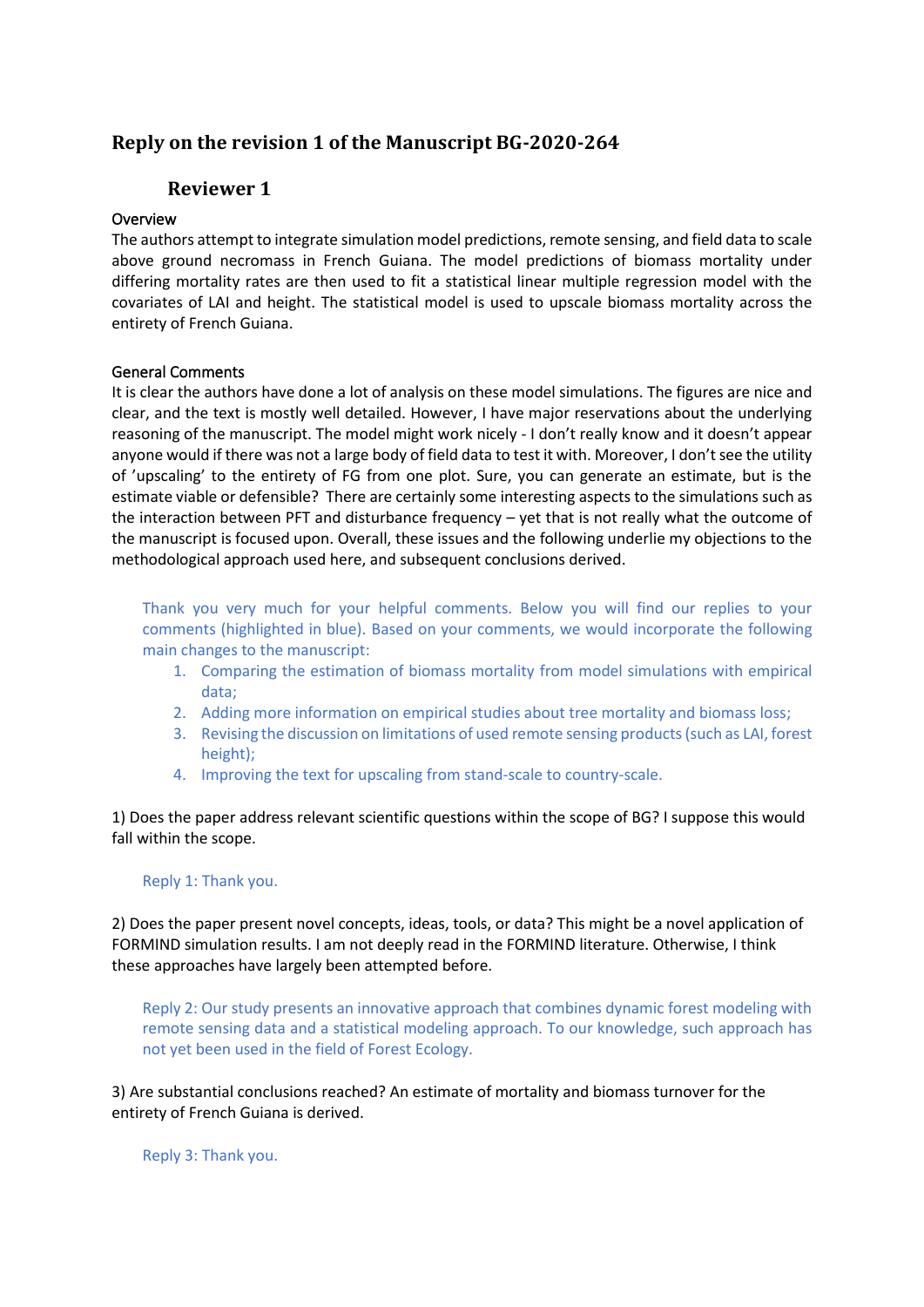4) Are the scientific methods and assumptions valid and clearly outlined? No, this is lacking with respect to the assumptions of the underlying model products used to make the assertions of the results.

Reply 4: Previous studies have shown that the forest model can reproduce typical properties of old-growth Terra Firme forests (e.g., biomass, stem size distribution, and functional species composition) as well as succession following disturbance (see Hiltner et al., 2018). For the baseline scenario, the mortality rates were calculated from forest inventories. Therefore, mortality would have to be well represented by the forest model.

In order to demonstrate that the forest model can reproduce typical biomass mortality values, we will compare our results with empirical data and determine the quality of the simulations. Furthermore, we will compare the estimations of our country-wide biomass mortality map with empirical data. To do so, we will use data thar are available from publications on French Guiana (e.g. Brienen et al., 2015; Soong et al., 2020).

5) Are the results enough to support the interpretations and conclusions? I do not believe so. They present a rate of mortality, but there is no ground-based observation presented to compare it to, neither is an appropriate comparison made with field derived tree mortality estimates from the region.

Reply 5: Thank you. For the reply to this comment, please see our reply 4.

6) Is the description of experiments and calculations sufficiently complete and precise to allow their reproduction by fellow scientists (traceability of results)? No, the specific version and parameterization of the FORMIND model and its outputs are not made available. The large-scale predictions are also not made available.

Reply 6: Thank you. The FORMIND parameterization (Hiltner et al., 2018) and FORMIND's source code can already be freely downloaded on www.formind.org. We will revise the text to clearly indicate it.

We will make the analyses files and the biomass mortality map of French Guiana freely available [as](http://as/) online attachment.

The data from the MCD15A2H Version 6 Moderate Resolution Imaging Spectroradiometer (MODIS) of LAI and the forest height map can be downloaded for free (Myneni et al., 2015; Simard et al., 2011). We will clearly indicate the download source in the methods part (in Chap. 2.4.1).

7) Do the authors give proper credit to related work and clearly indicate their own new/original contribution? No, I believe they actually miss a lot of relevant work – especially with respect to field observations. It is possible because some of this work is contrary to their conclusions.

Reply 7: We appreciate the advice and the mentioned empirical studies. They further point out important aspects of the topic. We will take them into consideration during the revision of the manuscript.

We would have to point out that our assumptions for disturbances differ from those empirical studies, because we are dealing with scenarios in which the tree mortality is at a higher/lower level over the entire simulation period (> 100 years). This is different to an increase in tree mortality due to a disturbance event over a short period (e.g., intra-annual). We will make this difference clearer throughout the manuscript. The investigation of short-term disturbances would be interesting in perspective, which will be discussed in the manuscript.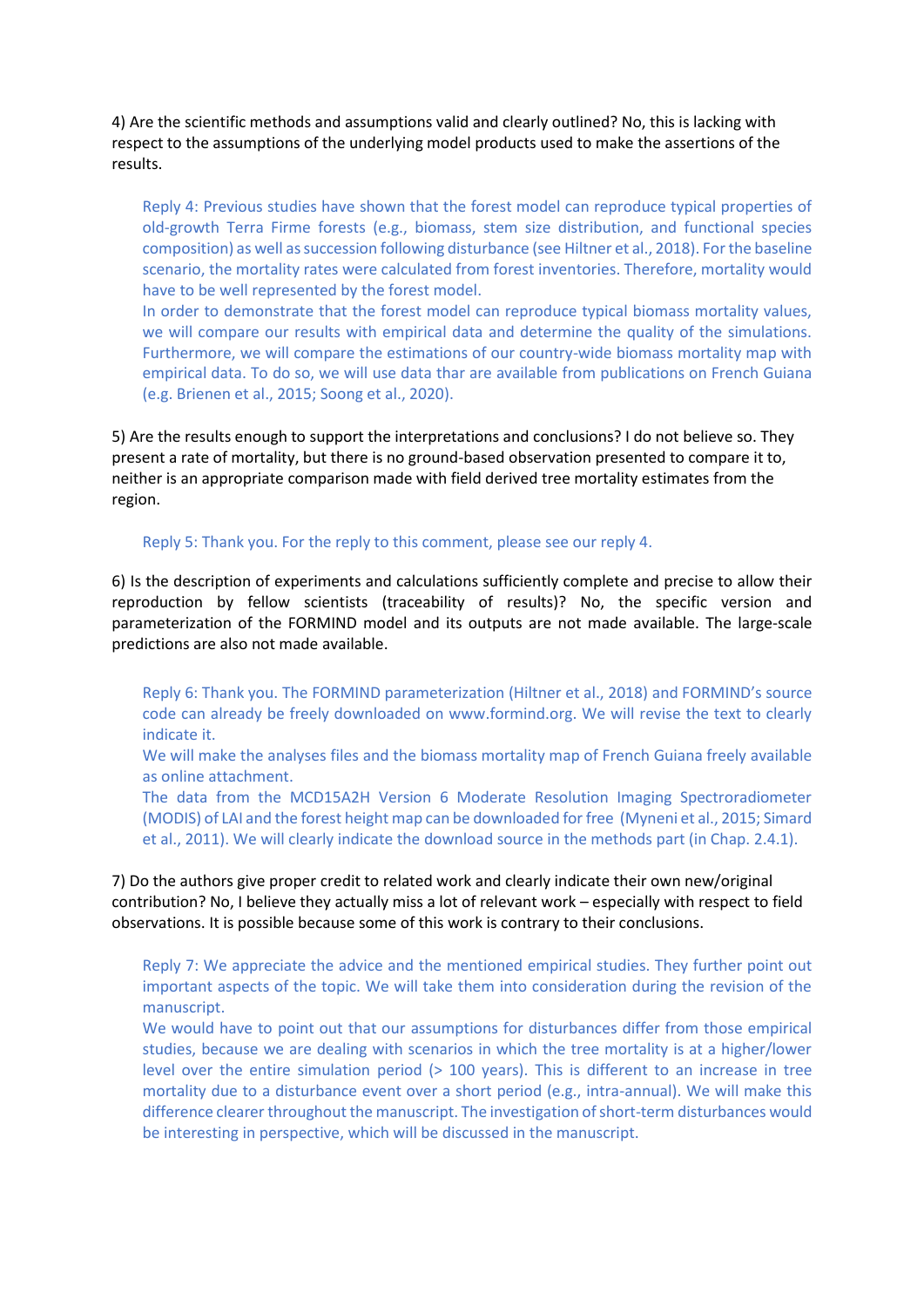8) Does the title clearly reflect the contents of the paper? Not exactly. LAI is not entirely representative of successional state. Succession usually has a species assemblage connotation, which cannot be derived from the remote sensing products used here. There are many intrinsic edaphic and topographic effects that can also limit LAI, in addition to intra & inter-annual variability of LAI from phenological responses to anomalies of climate.

Reply 8: We agree with the reviewer, LAI alone is not a proxy for successional state. Therefore, we analyzed the forest succession that emerges from model-inherent processes accounting for species diversity and for interactions between trees. Only when forest height is added to the analysis, we got a good proxy for the successional state. We will present this fact more clearly in the results and will discuss the limitations of LAI.

9) Does the abstract provide a concise and complete summary? The abstract is not concise, and I think some of the statements should need to be edited to make it completely clear that every result presented here is conditional upon the veracity of the predictions of FORMIND being simulated for the Paracou plot. Also mention of climate change is made, but that's not really at all thematic of the manuscript.

Reply 9: Thank you for the suggestion. We will revise the abstract and will remove the mention of climate change (e.g. lines 14-15). We will clarify that this study's results represent simulation experiments on the dynamics of Terra Firme forests in French Guiana.

10) Is the overall presentation well-structured and clear? I was confused by some aspects of the methods, but the structure of the presentation seems ok.

#### Reply 10: Thank you. We will check the method part.

11) Is the language fluent and precise? There are some areas where the language is a bit informal, but this could be easily remedied and is not a major concern. Some sentences should be re-written in the 'direct voice'. The last sentence of the conclusion reads very awkwardly as is.

Reply 11: Thank you for pointing this out. We will revise the wordings of the manuscript and use more the direct voice.

12) Are mathematical formulae, symbols, abbreviations, and units correctly defined and used? I think this is mostly ok. There might be a small issue here with terminology. For example, what is called "rate of biomass loss due to tree mortality" is actually a proportion.

Reply 12: Thank you. We will change the formulation.

13) Should any parts of the paper (text, formulae, figures, tables) be clarified, reduced, combined, or eliminated? The text does seem a bit long. The figures look nice.

Reply 13: Thank you. We will pay attention to a compact formulation during the revision.

14) Are the number and quality of references appropriate? No, I think the references are very much inadequate. There is a large omission of comparison with field-based studies, and tropical forest remote sensing studies.

Reply 14: We will add references on empirical studies and remote sensing, please see our reply 7.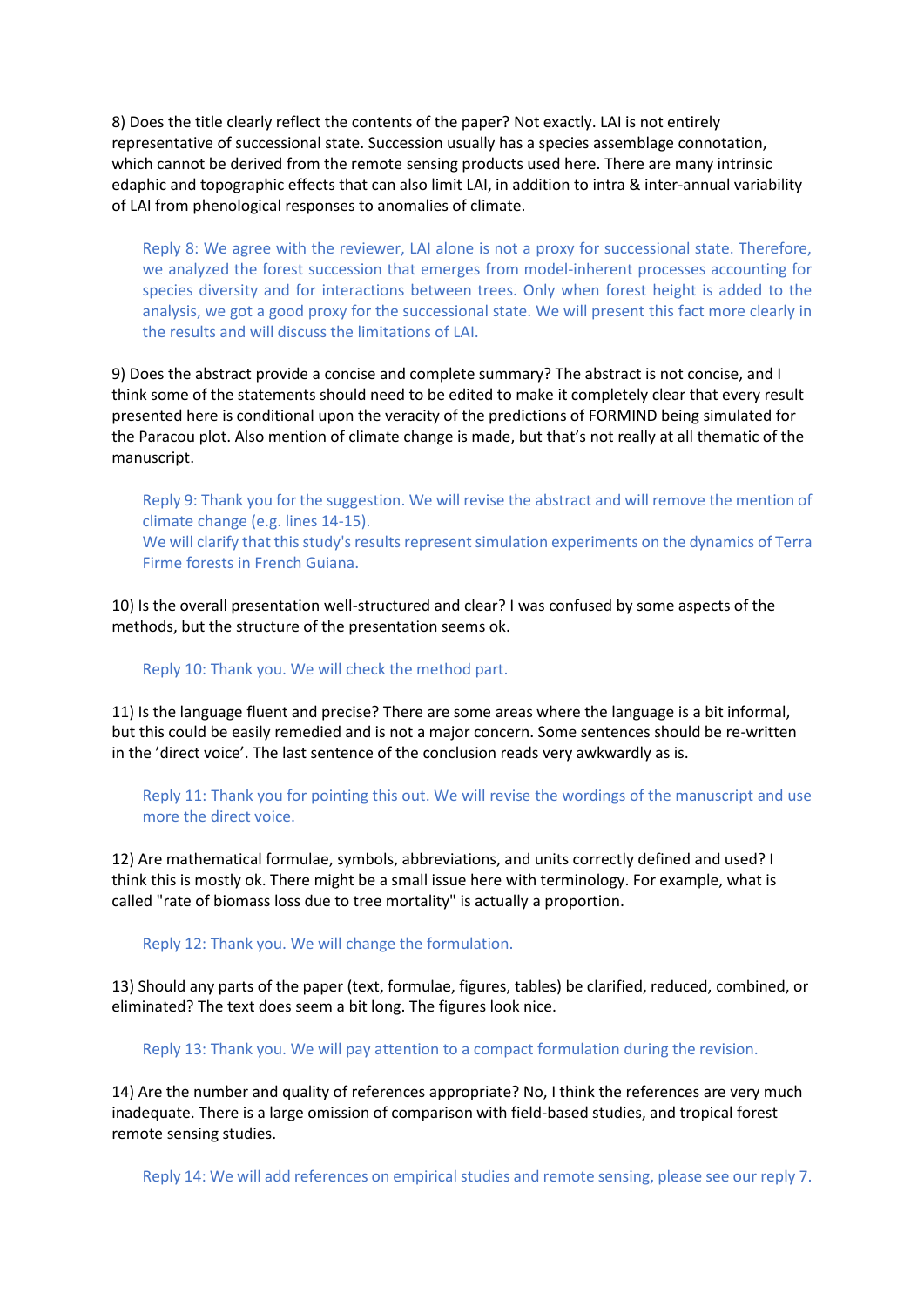15) Is the amount and quality of supplementary material appropriate? It seems ok. The model, simulation outputs, and derived country level predictions should be made available (without requesting access).

### Reply 15: Thank you. For the reply to this comment, please see our reply 6.

16) RS LAI data: Changes in LAI are not at all indicative of tree mortality - especially at the relatively coarse 500m MODIS scale. Intrinsic biological phenology and drought responses can also trigger large fluctuations in LAI. I think something on the scale of a large windthrow event would be required to really reduce the LAI at the scale of resolution in the MODIS product. I see this as a problem that undermines the underlying approximation of mortality for the manuscript - and by extension I think undermines the effort of upscaling mortality. Lines 60:63 also seem to make this point.

Reply 16: We agree. As the reviewer already describes, the MODIS LAI product is limited to largescale changes in LAI (e.g., after droughts, wind-throw, etc.). We will add the limitations of LAI in the discussion. To better evaluate the impact of potential uncertainties in the LAI product on our results, we intend to perform a sensitivity analysis of the LAI. The aim is to evaluate the LAI uncertainty on our results.

17) Statistical model: 1) The high R2 of the statistical model approximating mortality derived from the simulation model is not very meaningful when it is completely unclear that the model can accurately simulate mortality. 2) There also appears to be a scale mismatch between the simulation outputs the statistical model was fit with, and the RS derived inputs used for upscaling it. Was the model fit with 40x40 m subsets or 60 ha? It is not really clear. Given the number of points in figure 6, I am guessing it is the 40x40m subsets. The native scale of the tree height product (which is also a model derived product) is 100 ha. I am skeptical of fitting a model on simulated mortality predictions of 0.16 ha, and then applying it at 100 ha.

Reply 17: Thank you.

@ 1) For our more detailed response regarding the quality of the forest model, please see our reply 4.

@ 2) The forest model simulates 16 ha forest stands (400 m x 400 m) with a spatial resolution of 20 m x 20 m. This fine resolution allows us to scale up to the scale of remote sensing products. We used a resolution of 2 km for the biomass mortality map, although the input data are available in 0.5 km (LAI, Myneni et al., 2015) and 1 km (forest height, Simard et al., 2011). A coarser scale results in fewer uncertainties being reflected in the map (Fig. 7). We will present these facts more clearly. We will also better explain the spatial resolution of the data and simulation results.

18) Numerous papers have shown that tree mortality and necromass do not scale linearly. If this manuscript was actually based upon field data (which it is not), then perhaps there would be merit to this counter argument. However, the results of this manuscript and its thesis is effectively entirely based upon simulations. The authors do not seem to acknowledge previous research on the topic which again, is strongly contrary to the results presented here.

I think it is extremely speculative to assume that changes in a modeled LAI estimate are proportional to % mortality, or total necromass. Virtually all allometric equations for biomass are nonlinear. A lot of hard work has been done in this area. See Marra et al. 2016 Biogeosciences. A number of papers have shown that non-linear size responses occur with common drivers of tree mortality. Droughts are thought to disproportionately kill large trees (Nepstad et al 2007 Ecology). The same goes for wind mortality (Rifai et al 2016 Ecological Applications), fire & wind (Silvério et al 2018 Journal of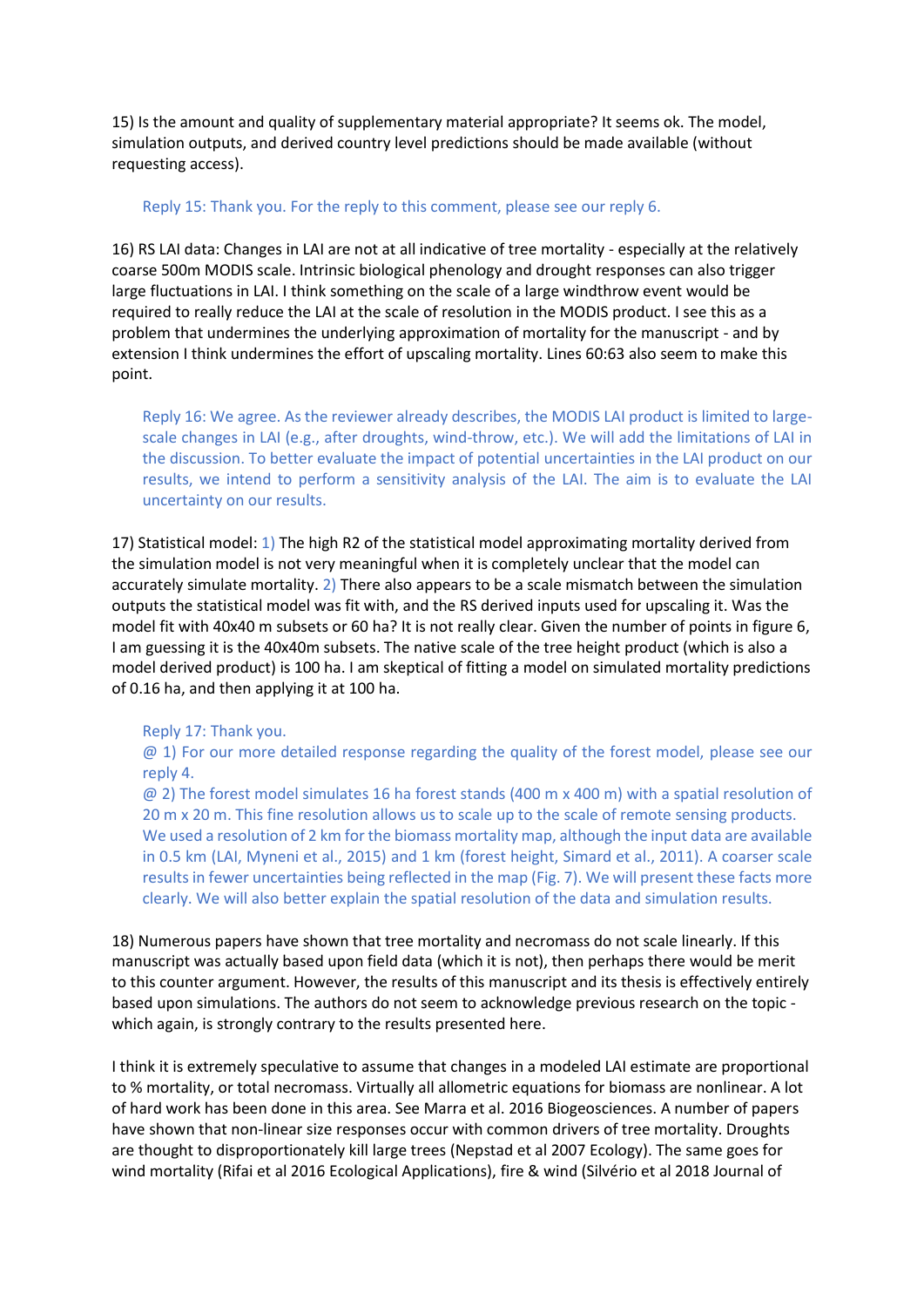Ecology). But otherwise there are so many other drivers of mortality that cannot simply be linearly scaled by height and LAI.

Reply 18: Thank you, we agree. Our study confirms your statement, as we also see no linear trend between tree mortality and biomass mortality. This is true for many forest properties (LAI, forest height, biomass, GPP, NPP), as shown in Fig. 3 and Fig. 5.

Also, we agree that changes in LAI are not enough for estimating mortality. Considering forest succession, we show that the proportion of biomass loss due to tree mortality can be estimated using a multiple linear regression model with LAI and forest height as proxy variables. We will revise the text to point this out.

For our replies to the comments on the quality of our forest model, please see our reply 4, for that on the acknowledgment of previous research, please see our reply 7.

We would like to note that in our study we use the term "biomass mortality" and by this we mean the proportion of the annually dying aboveground biomass (wood + leaves). This does not include deadwood pools and litter, as is sometimes the case in studies on "necromass" of tropical forests (Palace et al., 2012).

19) Barlow et al 2003 Ecology Letters; Fauset et al., 2019 Frontiers in Earth Science; Fisher et al., 2009 Ecology Letters; Chambers et al., 2009 Ecology Letters; Chambers et al 2013 PNAS; Marra et al 2014 PlosOne; Marra et al., 2018 Global Change Biology; McDowell et al 2018 New Phytologist; Negrón-Juarez et al., 2018; Negrón-Juarez et al., 2010 Geophysical Research Letters; Rifai et al., 2016 Ecological Applications; Sivério et al 2019 Journal of Ecology; and many many more.

Reply 19: Thank you for the literature, we will include it in the text. For the full reply to this comment, please see our reply 7.

20) The x & y axes on figure 6 should be flipped in my opinion. There are some countering opinions on this, but typically observations are on the y-axis. However, there appears to be some non-linear influence between the quasi-observations and simulations of biomass mortality (necromass) that is not (or perhaps cannot be) captured with the linear regression.

Reply 20: Thank you, we will flip the x-axis and y-axis of Fig. 6.

We agree with the reviewer that not all forest stands can be described by the statistical model. There is a small number of stands with observed low mortality but predicted high mortality. These are forests of the simulated age  $0 - 10$  years. We will look at the properties of these forest stands to learn from them for the statistical model (Fig. 6 and Fig. S5).

We think, linear regression is a suitable method for the data because the residuals are normally distributed around the expectation value (see Fig. S2b) and the remaining trend in the residuals is almost 0.

21) Scaling from one forest plot to a large region: 1) Again, it should be made absolutely clear, repeatedly and throughout the abstract that these results are based on model simulations. This includes the estimates of LAI, which are indeed modeled and not directly observed. 2) The arguments of this manuscript seem to be heavily dependent upon the veracity of the MCD15 product - however any optical remote sensing product has saturation effects when forest canopies are dense with an LAI > 4. 3) The assumption of the Paracou forest plot being representative of the entirety of French Guiana is exceptionally misplaced. The climate of Paracou is influenced by its proximity to the Atlantic. The supplemental figure S3, for example shows two aspects of how this site cannot represent the entirety of French Guiana. No one site can really be claimed to be representative of such a large area. 4) The simulations do not appear to be very realistic. Paracou exists upon relatively infertile soil with extremely limited Phosphorus. The simulation of approaching 500 Mg Biomass/Ha in less than 50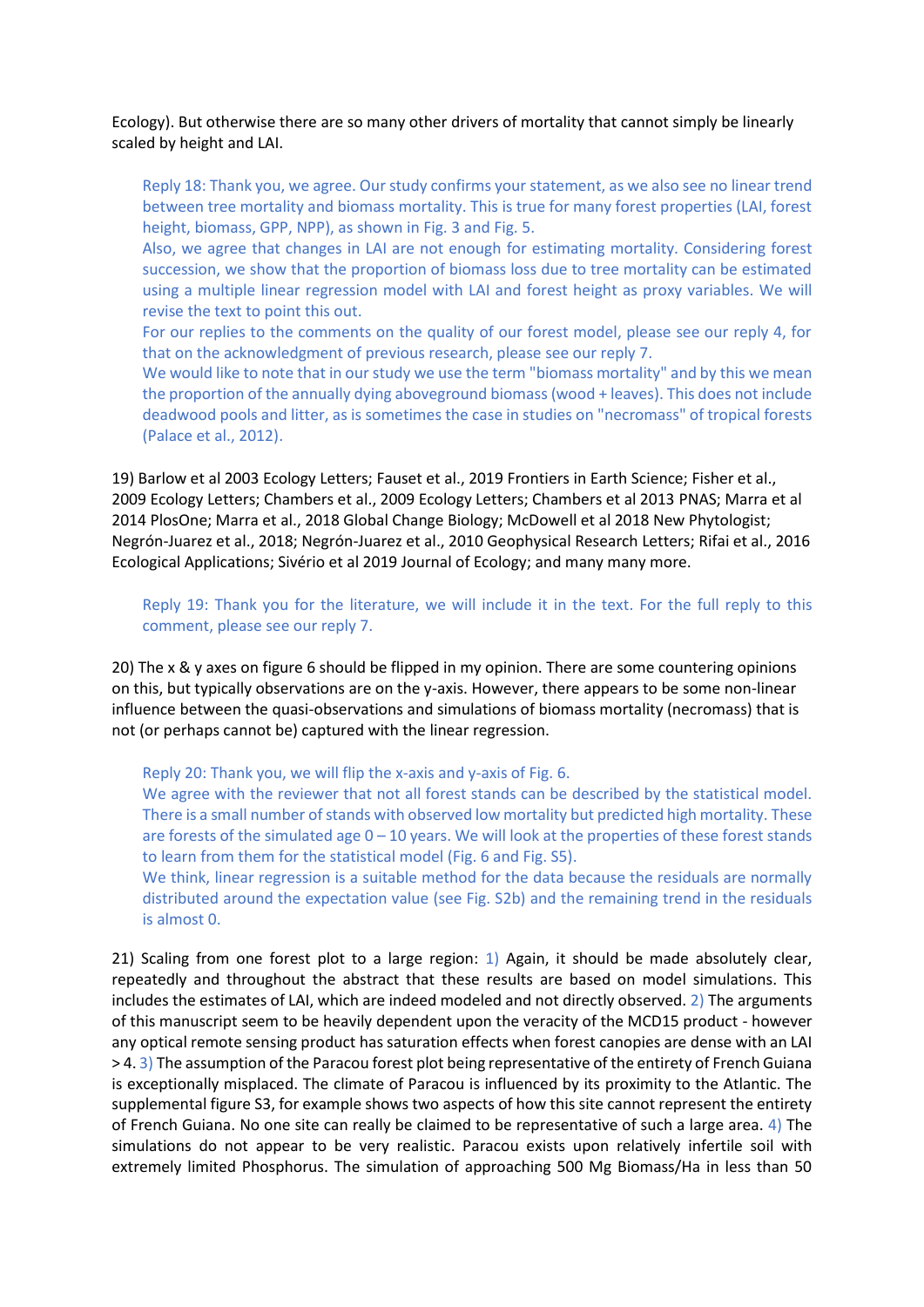years is inconceivable with field measurements of NPP. These numbers should be compared with field observations in around the tropical forests of the Guiana shield.

Reply 21: Thank you for pointing this out.

 $\omega$  1. We will present more clearly the results, which are based on a fusion of simulation results and remote sensing measurements.

@ 2. Thank you for pointing out the limitations of LAI estimation with MODIS (saturation effect). We will clearly mention this in the revision. To be able to quantify the consequences of this limitation on our results, we will perform a LAI sensitivity analysis (see also our reply 16).

@ 3. Our model simulations represent the dynamics of Terra Firme forests, which cover 95 % of the forested area in French Guiana (Hammond, 2005; Stach et al., 2009). Our simulations follow the tradition of global vegetation models, which use similar assumptions. However, we include considerably more PFTs and structural variability. We will add this important point in the manuscript.

@ 4. We will test our model results with available data sets for FG (see reply 4).

22) Data availability: The value of this model focused manuscript is markedly reduced if the data and code are not openly available. I think the unavailability of the data and code is also contrary to the journal guidelines (https://www.biogeosciences.net/about/data\_policy.html). If the data is available, then make it available - otherwise a detailed statement is required as to why it is not available. The need to contact the authors is especially burdensome upon the reader and is unlikely to be robust against the effects of time. Can the authors really guarantee they will always be around to provide the data and code when requested? Finally, even if FORMIND is available through other means, the results of this manuscript are unreproducible if it is not specific to the exact variant of FORMIND used in this manuscript.

Reply 22: Thank you. We agree with the reviewer and very much support free access to our data and model. For the full reply to this comment, please see our reply 6.

### Line Comments

Figure 1 caption: What is meant by rejuvenation?

We mean the establishment of young trees with DBH  $\geq$  0.1 m. We would change the term.

Figure 3 caption: Put parentheses around acronyms that are being defined.

Thank you, will be done.

Figure 7: Is the histogram meant to serve as a color bar for the left panel? This is not very clear if so. It would be better to add a color bar indicating what the color gradient signifies.

Thank you, will be done.

Table 2: Report the intercept value of the linear regression.

Thank you, will be done.

20: Multivariate regression is when there are multiple response variables in the same regression model. Perhaps 'multiple linear regression' is meant?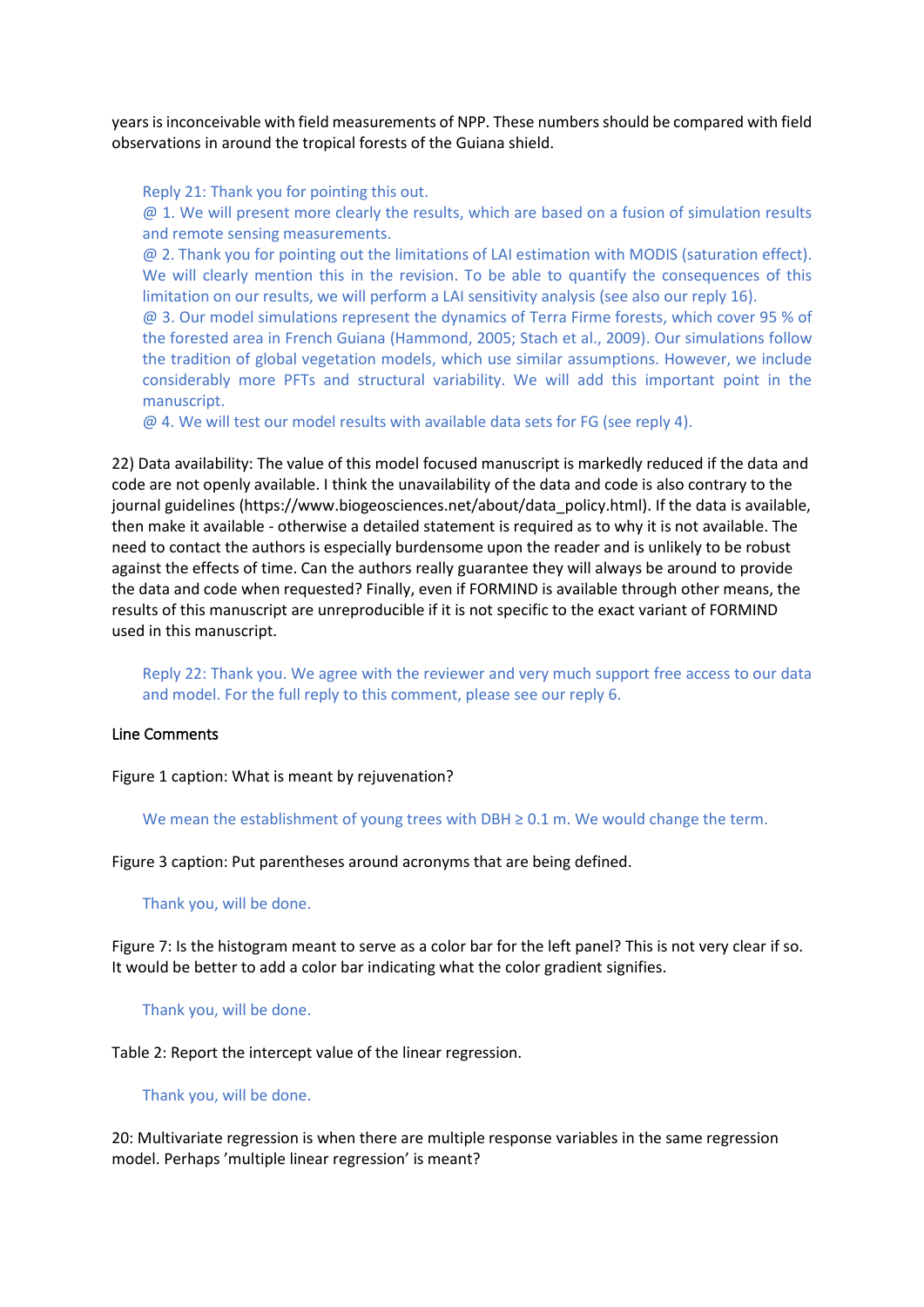Thank you. We will change this throughout the text.

25: I cannot tell if this is in reference to a model simulation or field observations?

The sentence refers to our simulation results. We will reformulate the text.

38: The Pan 2011 estimate of 2.8 is on the higher end and was assembled, more or less, haphazardly from the available forest census data and country level reports. More recent estimates are available.

Thank you, we will find a more recent reference.

41: You might see Korner 2003 Science, Chambers et al 2013 PNAS, and Fisher et al 2008 Ecology Letters.

Thank you. We will consider these references.

67-68: I don't see how this statement can be justified.

Thank you. FORMIND describes the vertical and horizontal forest structure and forest dynamics in 20 m x 20 m patches (Fischer et al., 2016). The simulation area consists of such interacting patches and it can vary from one hectare to multiple  $km<sup>2</sup>$  (here: 16 ha). The patches interact by tree falling. Such mosaic of patches leads to heterogeneity in space. We will revise the text to clearly point this out.

81-83: I find this hard to justify. See comparisons on Paracou and Nouragues.

Thank you. We will revise this sentence.

86-87: Competition for water is a major axis not mentioned. The Guiana shield has been struck numerous times by severe drought effects.

Thank you. We will reformulate the sentence to be more precise.

95: About the regression model, what is the response and what is the covariate?

We propose to label the axes in the diagram on biomass mortality with "observed" and "estimated" (see point 3 in Fig. 6).

105-110: The paper using FORMIND v3.2 appears to be focused upon estimation of biomass with respect to changes in forest management. The parameterized version of the model does not appear to be available from that publication either.

Thank you. For the reply to this comment, please see our reply 6.

119-120: I find the model simulating mortality with arbitrarily distributed spatial patterns to be extremely implausible. Wind, fire, floods \_ these all have a distinct spatial component. This spatial component has implications for who dies, and the post-disturbance light environment. Moreover, disturbance in reality is a punctuated event. If I read the section 2.2.2 correctly - the imposed disturbance intensity is actually just a multiplier on the baseline mortality rate. I don't think this is really anywhere near representative of disturbance in tropical forests.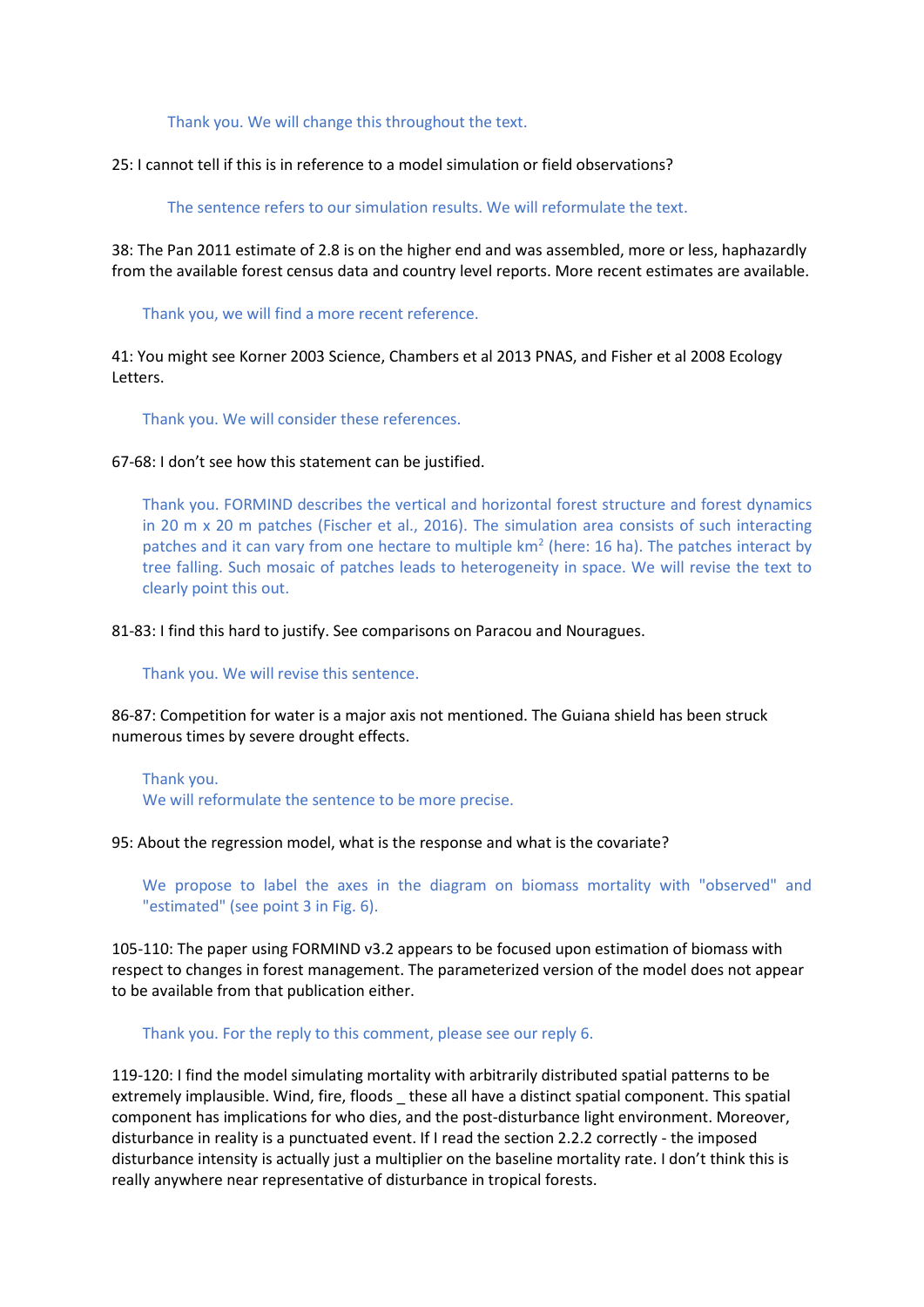Thank you, we agree with the reviewer. Our study does not focus on short-term disturbances (e.g. fire, wind-throw, drought), but rather on the effects of long-term changes in the intensity of tree mortality. We will present this more clearly in the manuscript.

160: This does not make sense to me. Allometric equations for biomass are typically nonlinear. See the widely used models including height in Chave et al., 2014 Global Change Biology.

Thank you, we agree. In our forest model, we use a non-linear relationship between aboveground biomass (*B*) of a tree t and its stem diameter (*D*):

 $B_t=\frac{\pi}{4}$  $\frac{\pi}{4} \cdot D_t^2 \cdot H_t \cdot F_t \cdot \frac{\rho_t}{\sigma_t}$  $\frac{\rho_t}{\sigma_t}$  ,

where *H* is the tree height, *F* is a form factor, *ρ* is wood density and *σ* is the fraction of aboveground biomass attributed to the stem (Fischer et al., 2016). Then, tree biomass is summed up to forest biomass. We will add this equation to the manuscript.

175-180: I don't understand what exactly was done here. Tab S1 in the supplement is actually a paragraph. Eq 5 and 6 appear to be the same equation. Was mortality derived from the simulation model? If this was the case, I don't think there is anything that can really justify this. The manuscript appears to be about upscaling mortality with remote sensing data - but the core critical part, the mortality - is derived from a simulation model. This is making a very large number of assumptions, which I find implausible.

Thank you. We will change the designation 'Tab' and delete equation 6. For the reply to the comment about upscaling biomass mortality, please see our reply 4.

#### 259: Why 2km2 when the coarsest RS data was 1km2?

Thank you. A coarser scale results in fewer uncertainties being reflected in the map by the regression model. One could scale down the resolution. We suggest reformulating the paragraph in the text. For the full reply to this comment, please see our reply 17.

340-345: I think comparison with field-based estimates of tau is important. I suggest reading more into the actual forest census-based literature to come up with more comparisons. The Erb 2016 & Carvalhais 2014 papers are focused upon simulation results, and I don't agree that 20-30 years is similar to 40 years.

Thank you. We well implement numbers based on literature from empirical studies. Also, we will reformulate the text regarding the numbers published by Erb et al. (2016) and Carvalhais et al. (2014).

390: Terra Firme (not Terra Firma) is more commonly used to refer to this type of tropical forest

Thank you, we will change the term throughout the text.

#### 390: 'successional' -> 'succession'

Thank you, we will change the term.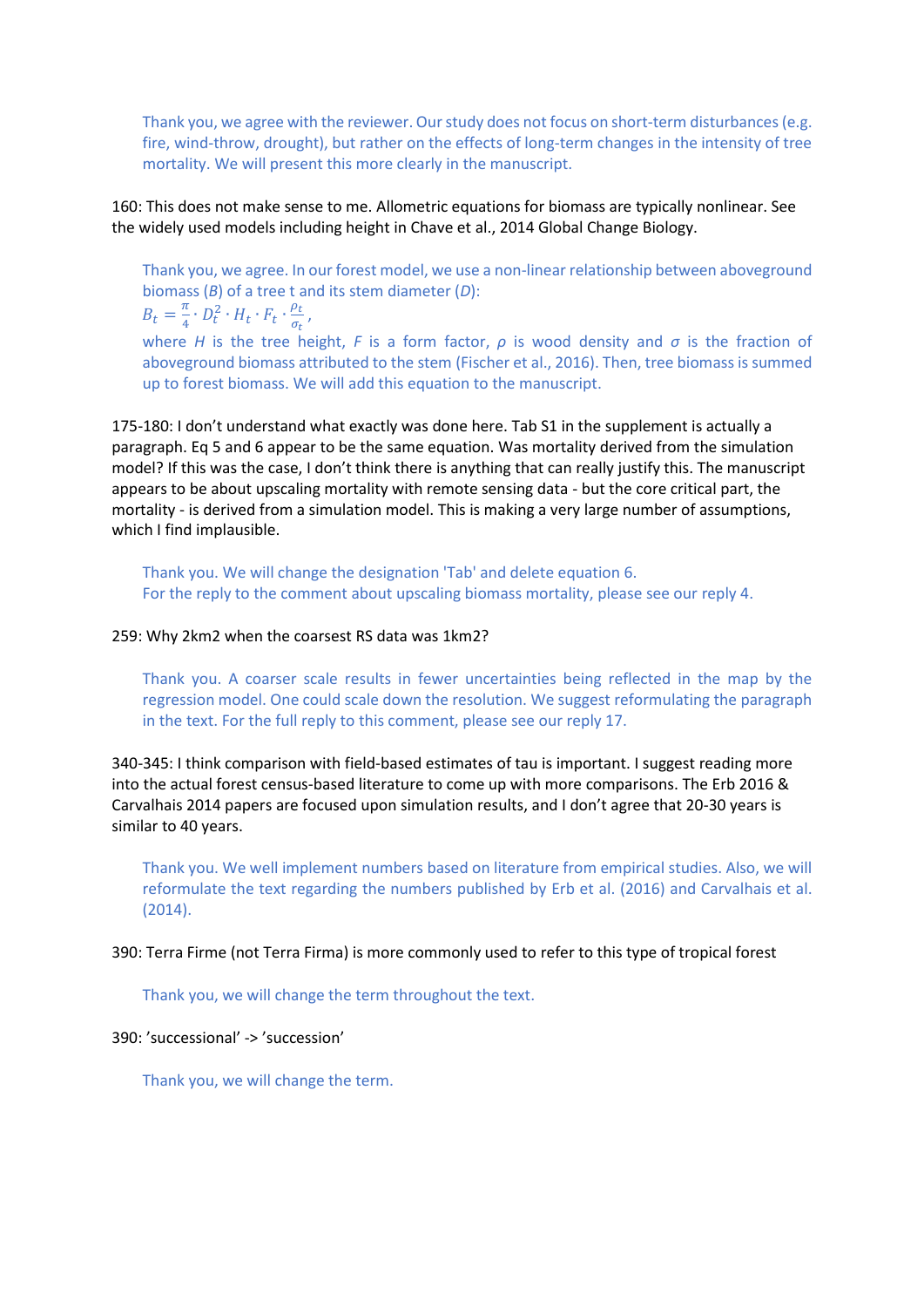## **Literature**

- Brienen, R. J. W., Phillips, O. L., Feldpausch, T. R., Gloor, E., Baker, T. R., Lloyd, J., Lopez-Gonzalez, G., Monteagudo-Mendoza, A., Malhi, Y., Lewis, S. L., Vásquez Martinez, R., Alexiades, M., Álvarez Dávila, E., Alvarez-Loayza, P., Andrade, A., Aragão, L. E. O. C., Araujo-Murakami, A., Arets, E. J. M. M., Arroyo, L., … Zagt, R. J. (2015). Long-term decline of the Amazon carbon sink. *Nature*, *519*(7543), 344–348. https://doi.org/10.1038/nature14283
- Carvalhais, N., Forkel, M., Khomik, M., Bellarby, J., Jung, M., Migliavacca, M., Μu, M., Saatchi, S., Santoro, M., Thurner, M., Weber, U., Ahrens, B., Beer, C., Cescatti, A., Randerson, J. T., & Reichstein, M. (2014). Global covariation of carbon turnover times with climate in terrestrial ecosystems. *Nature*, *514*(7521), 213–217. https://doi.org/10.1038/nature13731
- Erb, K.-H., Fetzel, T., Plutzar, C., Kastner, T., Lauk, C., Mayer, A., Niedertscheider, M., Körner, C., & Haberl, H. (2016). Biomass turnover time in terrestrial ecosystems halved by land use. *Nature Geoscience*, *9*(9), 674–678. https://doi.org/10.1038/ngeo2782
- Fischer, R., Bohn, F., Dantas de Paula, M., Dislich, C., Groeneveld, J., Gutiérrez, A. G., Kazmierczak, M., Knapp, N., Lehmann, S., Paulick, S., Pütz, S., Rödig, E., Taubert, F., Köhler, P., & Huth, A. (2016). Lessons learned from applying a forest gap model to understand ecosystem and carbon dynamics of complex tropical forests. *Ecological Modelling*, *326*, 124–133. https://doi.org/10.1016/j.ecolmodel.2015.11.018
- Hammond, D. S. (2005). Tropical forests of the Guiana Shield: Ancient forests of the modern world. In *Tropical Forests of the Guiana Shield: Ancient Forests in a Modern World*. CABI Publishing. https://doi.org/10.1079/9780851995366.0000
- Hiltner, U., Bräuning, A., Huth, A., Fischer, R., & Hérault, B. (2018). Simulation of succession in a neotropical forest: High selective logging intensities prolong the recovery times of ecosystem functions. In *Forest Ecology and Management*. https://www.sciencedirect.com/science/article/pii/S0378112718311964
- Myneni, R., Knyazikhin, Y., & Park, T. (2015). *MODIS/Terra+Aqua Leaf Area Index/FPAR 8-day L4 Global 500m SIN Grid V006*. NASA EOSDIS Land Processes DAAC. https://doi.org/doi.org/10.5067/MODIS/MCD15A2H.006
- Palace, M., Keller, M., Hurtt, G., & Frolking, S. (2012). A Review of Above Ground Necromass in Tropical Forests. In *Tropical Forests*. InTech. https://doi.org/10.5772/33085
- Simard, M., Pinto, N., Fisher, J. B., & Baccini, A. (2011). Mapping forest canopy height globally with spaceborne lidar. *Journal of Geophysical Research*, *116*(G4), G04021. https://doi.org/10.1029/2011JG001708
- Soong, J. L., Janssens, I. A., Grau, O., Margalef, O., Stahl, C., Van Langenhove, L., Urbina, I., Chave, J., Dourdain, A., Ferry, B., Freycon, V., Herault, B., Sardans, J., Peñuelas, J., & Verbruggen, E. (2020). Soil properties explain tree growth and mortality, but not biomass, across phosphorus-depleted tropical forests. *Scientific Reports*, *10*(1), 1–13. https://doi.org/10.1038/s41598-020-58913-8

Stach, N., Salvado, A., Petit, M., Faure, J. F., Durieux, L., Corbane, C., Joubert, P., Lasselin, D., &